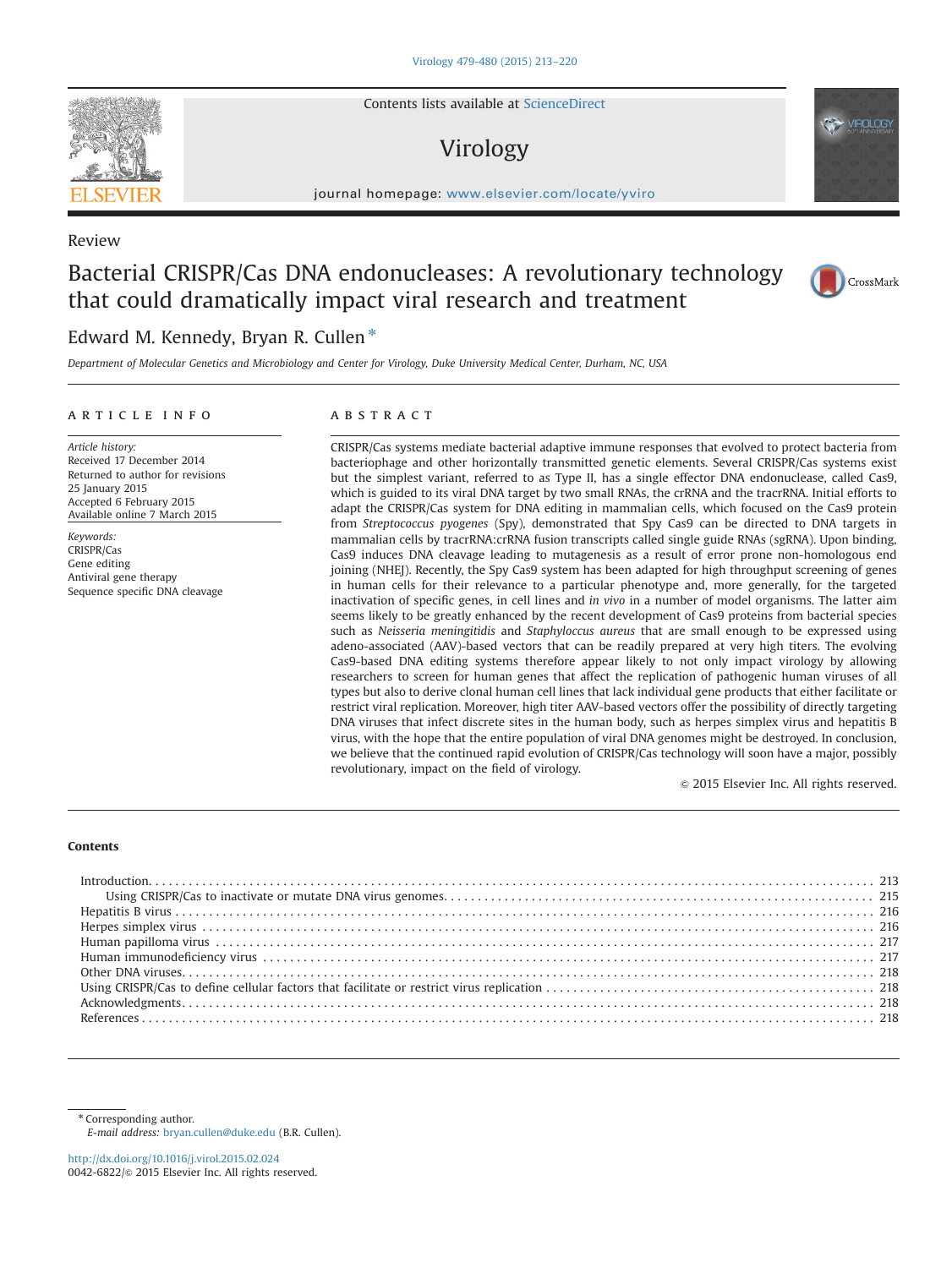#### Introduction

Sequence specific DNA endonucleases were first identified in the 1960s as enzymes that restrict the ability of DNA bacteriophage to grow in particular bacterial isolates or species. Now called restriction endonucleases, these proteins recognize short sequences of DNA, often palindromic in nature, and cleave either within the recognition sequence or nearby to destroy the incoming bacteriophage DNA ([Pingoud et al., 2014](#page-6-0)). The host DNA is protected by a modification enzyme that introduces a covalent modification of a base, for example methylation of an A residue, within the restriction enzyme recognition sequence that prevents restriction enzyme function. Incoming phage genomes that derive from bacteria lacking the relevant modification enzyme are in contrast highly susceptible to cleavage. While restriction endonucleases played a key role in the development of recombinant DNA research [\(Pingoud et al., 2014\)](#page-6-0), even the longest restriction endonuclease recognition sequences are far too short to allow the specific, single site mutagenesis of large viral genomes or, particularly, the mammalian host cell genome.

The first technology to be developed with the potential to be useful in the selective modification of large viral or cellular DNA genomes was the zinc finger endonuclease (ZFN) [\(Gaj et al., 2013;](#page-6-0) [Klug, 2010\)](#page-6-0). Zinc fingers are  $\sim$  30 amino acid long domains that have the potential to specifically recognize many, but not all, 3 base pair (bp) DNA sequences. Zinc fingers function in a modular manner and can therefore be arrayed to form a larger protein that can selectively bind DNA sequences up to 18 bp in length, thus opening up the possibility of binding unique sequences in the human genome. While ZFNs do not themselves cleave the bound DNA, they can be fused to a non-specific DNA endonuclease to allow DNA cleavage to occur ([Gaj et al., 2013; Klug, 2010\)](#page-6-0). The most common approach is to fuse the ZFN to the FokI endonuclease, which is only active upon formation of a FokI homodimer. By designing two ZFNs that target adjacent DNA sequences on opposite strands of the target genome, the binding of the two ZFNs can induce the dimerization of the fused FokI enzymes to generate an active dimer that cleaves precisely between the two binding sites. This dsDNA break is most commonly repaired by the error-prone non-homologous DNA end joining (NHEJ) pathway, which can result in small indels being introduced at the cleaved target site. Conversely, if NHEJ is precise, the target site will be reconstituted to allow a second round of cleavage, and this futile cycle will continue until a mutation is introduced that prevents ZFN recognition and further cleavage events.

While ZFNs have proven to be very useful for both mammalian cell DNA editing and inhibition of DNA virus replication, each zinc finger is not necessarily highly specific for the 3 bp target that it is designed to bind and zinc fingers specific for all possible 3 bp target sequences have not yet been derived ([Gaj et al., 2013](#page-6-0)). To address this perceived deficiency, a second technology, transcription activator like endonucleases (TALENs) was developed, based on a distinct modular DNA binding motif. TALENs are made up of four  $\sim$ 34 aa domains, derived from a DNA binding protein found in the pathogenic plant bacterium Xanthomonas, that each recognize a single DNA base pair with high specificity ([Christian et al., 2010; Gaj et al., 2013; Miller](#page-6-0) [et al., 2011\)](#page-6-0). As in the case of ZFNs, these modular domains can be arrayed to recognize essentially any DNA sequence. Again, the strategy is to construct two distinct DNA binding domains by sequential addition of single base pair-specific modules until a protein specific for the two chosen target sequences is derived. These target sequences are again chosen to be adjacent, on opposite DNA strands, and the two expressed TALENs again consist of fusions of these artificial DNA binding domains to the FokI endonuclease, to permit the highly specific cleavage of the DNA at a site located between the two TALEN recognition sequences ([Christian et al., 2010;](#page-6-0) [Miller et al., 2011\)](#page-6-0). Each TALEN is generally designed to recognize an  $\sim$  16 bp DNA sequence that is close to unique in the cell of interest and the TALEN heterodimer therefore recognizes an  $\sim$ 32 bp sequence, which is certainly large enough to ensure that no offtarget cleavage events will occur. While perhaps more specific than ZFNs, TALENs require a rather laborious exercise in genetic engineering and are quite large, thus limiting the ability to express TALENs using viral vectors.

While ZFNs and TALENs remain useful reagents for targeted gene editing, it seems likely that they will in future be largely superseded by the newly developed CRISPR/Cas based systems, which are both highly specific and allow facile retargeting to new genomic loci (Barrangou and Marraffi[ni, 2014; Cong et al., 2013; Hsu et al., 2014;](#page-6-0) [Mali et al., 2013](#page-6-0)). Clustered regularly interspaced short palindromic repeats (CRISPR) loci are found in a wide range of bacteria and have now been shown to be transcribed to generate a family of targeting RNAs specific for a range of different DNA bacteriophage that can infect that bacterium [\(Barrangou and Marraf](#page-6-0)fini, 2014; Hsu et al., [2014](#page-6-0)). In bacteria that express a type II CRISPR/Cas system, these phage-derived sequences are transcribed along with sequences from the adjacent constant region to give a CRISPR RNA (crRNA) which forms a complex with the invariant trans-activating RNA (tracrRNA), using sequence complementarity between the tracrRNA and the invariant part of the crRNA [\(Fig. 1](#page-2-0)). This heterodimer is then bound by the effector protein of the type II CRISPR/Cas systems, called Cas9. Cas9 has the ability to directly recognize a short DNA sequence, 5'-NGG-3' for the commonly used Streptococcus pyogenes (Spy) Cas9 protein, called the protospacer adjacent motif (PAM) [\(Barrangou and](#page-5-0) Marraffi[ni, 2014; Cong et al., 2013; Hsu et al., 2014; Mali et al., 2013\)](#page-6-0). The Cas9 protein scans a target genome for the PAM sequence and then binds and queries the DNA for full 5' sequence complementarity to the variable part of the crRNA. If detected, the Cas9 protein directly cleaves both strands of the target bacteriophage DNA  $\sim$  3 bp 5<sup> $\prime$ </sup> to the PAM, using two distinct protein domains: the Cas9 RuvC-like domain cleaves the non-complementary strand, while the Cas9 HNH nuclease domain cleaves the complementary strand [\(Gasiunas et al., 2012;](#page-6-0) [Jinek et al., 2012](#page-6-0)). This dsDNA break then induces the degradation of the phage DNA genome and blocks infection [\(Fig. 1](#page-2-0)) ([Garneau et al.,](#page-6-0) [2010; Gasiunas et al., 2012; Sapranauskas et al., 2011](#page-6-0)).

A key step forward in making the Spy Cas9 system more userfriendly for genetic engineering in human cells was the demonstration that the crRNA and tracrRNA could be linked by an artificial loop sequence to generate a fully functional small guide RNA (sgRNA)  $\sim$  100 nt in length ([Fig. 1\)](#page-2-0) ([Cong et al., 2013; Mali et al., 2013](#page-6-0)). Further work, including mutational analysis of DNA targets, has revealed that sequence specificity for Spy Cas9 relies both on the PAM and on full complementarity to the  $3' \sim 13$  nt of the  $\sim 20$  nt variable region of the sgRNA, with more 5' sequences making only a minor contribu-tion [\(Fig. 1\)](#page-2-0). Spy Cas9 therefore has an  $\sim$  15 bp (13 bp in the guide and 2 bp in the PAM) sequence specificity which, while high, is generally not sufficient to entirely avoid a small number of potential off-target cleavage sites in the large genome present in human cells. Nevertheless, this is a high level of specificity and a small number of off-targets in non-transcribed regions of the human genome appear unlikely to be highly problematic, especially if due diligence is devoted to bioinformatic analysis of potential off-target cleavage sites. Moreover, this concern can be dealt with by mutating the Cas9 protein to inactivate one of the two independent HNH and RuvC nuclease sites, to generate a so-called "nickase" ([Cong et al., 2013;](#page-6-0) [Ran et al., 2013](#page-6-0)). It is then possible to target two nickase Cas9s to two closely proximal  $( $20 \text{ bp}$ )$  sites on the two strands of the DNA target. Once nicked on both strands, the DNA will fall apart to give a staggered dsDNA break, analogous to what is obtained upon cleavage at a single recognition sequence using wild-type Spy Cas9, except that the DNA target specificity is now  $\sim$  30 bp, amply sufficient to ensure complete specificity even in a large genome, such that present in human cells. As in the case of cleavage by ZFNs or TALENs, this dsRNA break is repaired by NHEJ resulting in an indel, which blocks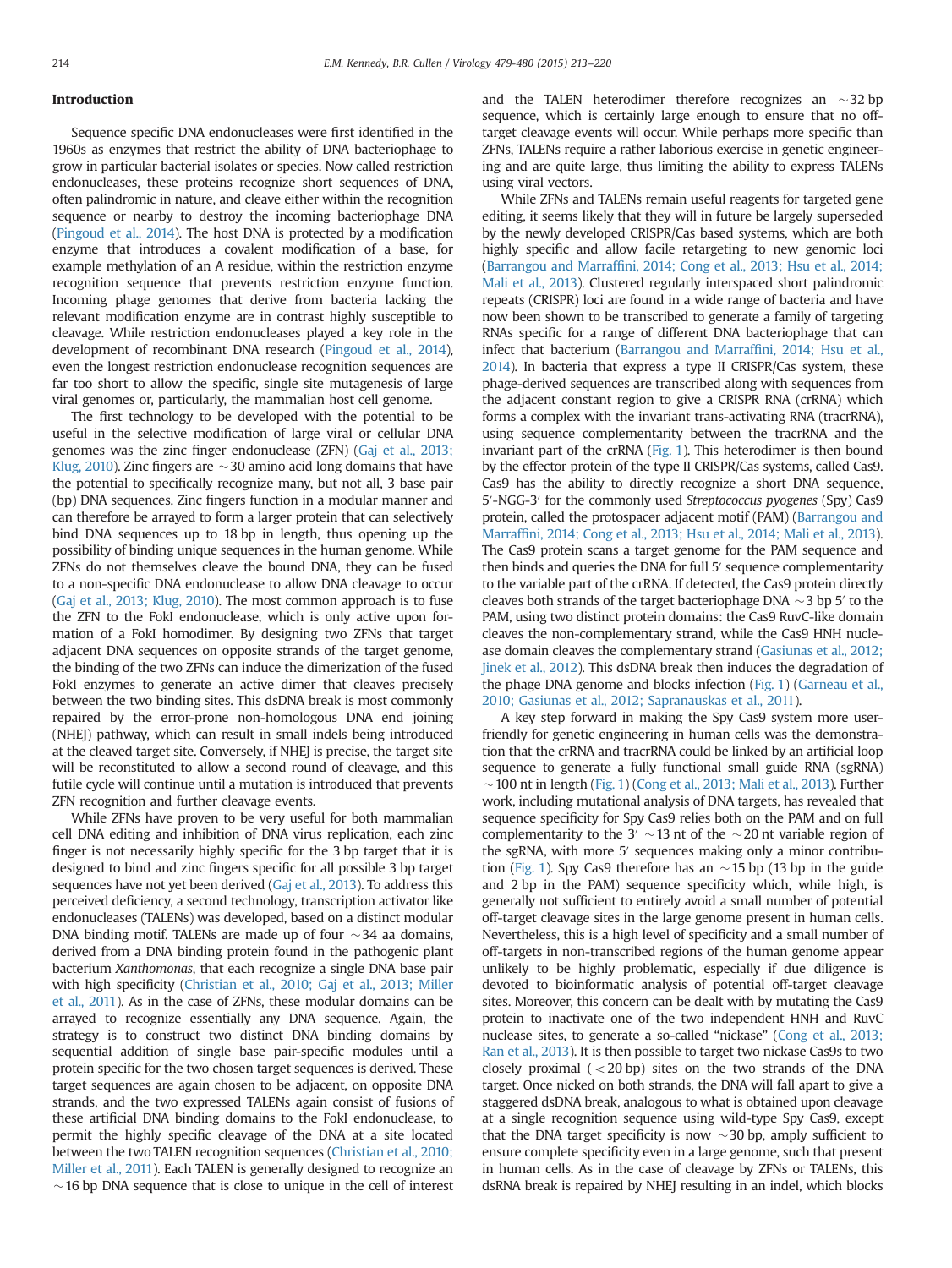<span id="page-2-0"></span>

Fig. 1. The cleavage cycle of Cas9 RNA-guided DNA endonucleases. Starting at the upper left, Cas9 first binds either a native tracrRNA/crRNA complex or a synthetic sgRNA. The protospacer, or targeting portion of the crRNA/sgRNA, is depicted in red, the repeat region in black, and the tracrRNA portion in blue. Note the added joining loop shown in gray in the case of the sgRNA. Next, the sgRNA-loaded Cas9 protein scans a dsDNA target for a PAM (lower left), and upon encountering one it initiates sgRNA-complementarity interrogation of the 5' adjacent DNA sequence. If both full seed sequence complementarity and the PAM are present, dsDNA cleavage occurs. Subsequent to cleavage, nonhomologous end joining (NHEJ) will at times faithfully repair the lesion resulting in restoration of a fully functional DNA target that can re-enter the cleavage cycle. Alternatively, the error-prone NHEJ process can lead to mutagenesis of the seed target region, resulting in the formation of a cleavage refractory DNA target bearing an indel.

further cleavage, or resulting in perfect repair, which results in an additional round of cleavage by Cas9 (Fig. 1).

While the Spy CRISPR/Cas system allows the specific cleavage and mutagenesis of host cell genes, it can also be used for other purposes. If a single-stranded DNA template complementary to the cleavage site is provided in trans, homologous DNA repair is favored over NHEJ, allowing the introduction of site-specific mutations or, perhaps even more usefully, the repair of defective human genes linked to particular disease states [\(Cong et al., 2013; Schwank et al.,](#page-6-0) [2013; Wu et al., 2013\)](#page-6-0). Moreover, it is possible to mutate Cas9 so it is no longer capable of DNA cleavage, yet retains full DNA binding capacity [\(Qi et al., 2013\)](#page-6-0). These cleavage incompetent Cas9 proteins can then be fused to various effector domains, for example transcriptional activation or repression domains, and targeted to the promoter regions of cellular genes that you wish to turn on or off (Barrangou and Marraffi[ni, 2014; Hsu et al., 2014; Qi et al., 2013\)](#page-6-0). While CRISPR/Cas systems will therefore no doubt have a dramatic effect on numerous aspects of biology and medicine, our focus here is on the specific DNA cleavage activity of Cas9/sgRNA combinations and our thoughts on how they will affect the future of virology research and also potentially the treatment of specific viral diseases.

#### Using CRISPR/Cas to inactivate or mutate DNA virus genomes

The idea of using sequence-specific DNA endonucleases to target and destroy DNA viruses has been around for some time [\(Schiffer](#page-6-0) [et al., 2012](#page-6-0)), with earlier work describing the use of ZFNs, TALENs or a third type of endonuclease, called a homing endonuclease, to target hepatitis B virus (HBV), human papillomavirus (HPV) and herpes simplex virus type 1 (HSV-1) with varying degrees of success [\(Aubert et al., 2014; Bloom et al., 2013; Chen et al., 2014;](#page-6-0) [Cradick et al., 2010; Grosse et al., 2011; Mino et al., 2006; Weber](#page-6-0) [et al., 2014](#page-6-0)). This work has now been extended, in our laboratory and elsewhere, to the use of Spy-derived Cas9/sgRNA combinations, delivered by lentiviral vector transduction or transfection, to induce the mutational inactivation of the DNA genomes of HBV, HPV and HIV-1 [\(Ebina et al., 2013; Hu et al., 2014a; Hu et al., 2014b; Kennedy](#page-6-0) [et al., 2015; Kennedy et al., 2014; Lin et al., 2014; Zhen et al., 2014\)](#page-7-0). In the case of HPV, the efficient mutational inactivation of the viral E6 gene, which normally functions to block the activity of the cellular tumor suppressor p53, results in activation of the p53 transcription factor and its downstream effectors, resulting in cell cycle arrest and the apoptotic death of HPV-transformed cells [\(Kennedy et al., 2014; Zhen et al., 2014\)](#page-7-0). Similarly, in the case of HBV, Cas9/sgRNA combinations targeted to the HBV reverse transcriptase (RT), core or surface antigen genes result in a marked inhibition of viral protein expression and loss of viral DNA molecules, including the covalently closed circular DNA (cccDNA) molecules that play a critical role in HBV persistence in patients even in the face of treatment with nucleoside-based inhibitors of RT function [\(Kennedy et al., 2015; Lin et al., 2014\)](#page-6-0). Finally, expression of HIV-1 specific Cas9/sgRNA combinations has been shown to both block de novo infection, by cleaving the newly synthesized HIV-1 proviral DNA intermediate prior to integration into the host cell genome, and to eradicate a pre-existing latent infection by targeting sequences in the HIV-1 long terminal repeat (LTR), thus inducing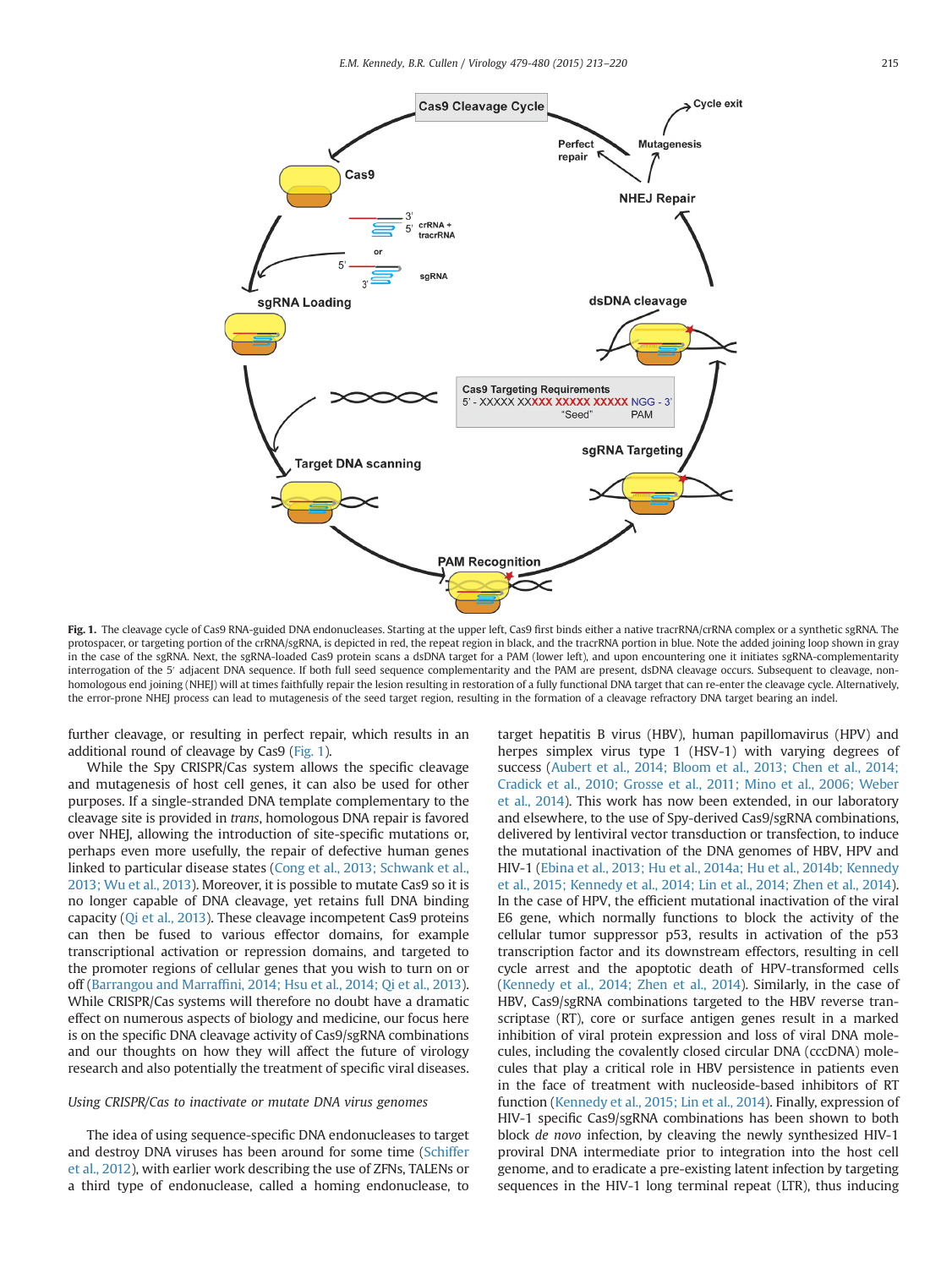the excision of the provirus from the genome of the infected cell, leaving behind a single LTR copy ([Ebina et al., 2013; Hu et al.,](#page-6-0) [2014a\)](#page-6-0).

While impressive, these studies were all performed in cultured cells and can at best be considered proof-of-principle. In order to be feasible as an in vivo treatment approach, two problems need to be addressed. Firstly, although current data suggest that off-target cleavage by Spy Cas9 is minimal, it is not zero and the safety of this approach in vivo needs to be further demonstrated ([Hsu et al., 2013;](#page-6-0) [Kuscu et al., 2014; Wu et al., 2014](#page-6-0)). Additional animal studies, above and beyond the encouraging results already reported, therefore need to be performed. Even more importantly, it is clear that methods for the efficient delivery of Cas9/sgRNA combinations to infected cells in vivo need to be developed. Previous work has largely focused on transfection, which is not feasible in vivo, or lentiviral vectors, which are difficult to produce at titers much above  $10^8$  infectious units (IU) per ml. We therefore believe that CRISPR/Cas-based approaches to the in vivo treatment of DNA virus infections will require the development of vectors based on adeno-associated virus (AAV), which can generally be concentrated to titers of  $\geq 10^{14}$  viral particles per ml, a level of vector that has the potential to transduce all virusinfected cells in a patient, especially if these are all found in a single location, e.g., in the liver or specific neurons [\(Kotterman and Schaffer,](#page-6-0) [2014](#page-6-0)). Moreover, AAV-based vectors have a well-established record of safety and do not integrate at significant levels into the target cell genome, thus avoiding the potential for insertional activation of deleterious genes [\(Kotterman and Schaffer, 2014](#page-6-0)).

The problem with this approach is that AAV vectors have a maximum packaging capacity of  $\sim$  4.7 kb, and this includes the AAV inverted terminal repeats, which together occupy  $\sim$  290 bp, leaving only  $\sim$  4.4 kb for heterologous DNA. As the Spy Cas9 gene, including an essential added nuclear localization signal (NLS), is  $\sim$  4.2 kb in size, this does not leave enough room for a pol II promoter and poly (A) addition site for Cas9 expression as well as a pol III promoter and sgRNA sequence. One possible approach to resolve this problem is to express the Cas9 protein from one AAV vector and the sgRNA(s) from a second AAV, but the required two hit kinetics for function are not ideal, especially in vivo [\(Swiech et al., 2014](#page-6-0)). Rather, the way forward is clearly to use one of the many smaller Cas9 proteins encoded by other bacterial species. In particular, Neisseria meningitidis (Nme) encodes a Cas9 protein with the PAM sequence 5'-NNNNGATT-3' while Staphylococcus aureus (Sau) encodes a Cas9 with the PAM sequence 5'-NNGRRT-3', where R is purine [\(Esvelt et al., 2013; Hou et al.,](#page-6-0) [2013; Zhang and Ran, 2014\)](#page-7-0). Both proteins are encoded by genes  $\sim$  3.2 kb in length, leaving ample room for two sgRNA cassettes, in addition to all required regulatory elements, in an AAV vector context (Fig. 2). In our hands, Sau Cas9 is at least as active, or possibly more active, than Spy Cas9 on the same DNA target sequence and the sequence specificity of Sau Cas9 appears to be comparable to Spy Cas9 (data not shown). Therefore, it now seems entirely feasible to move to animal experiments that are designed to test the efficacy and safety of AAV-based Cas9/sgRNA vector systems.

While a number of DNA viruses are potential targets for elimination using CRISPR/Cas, we will here focus on four viruses, i.e., HBV, HSV, HPV and HIV-1.

#### Hepatitis B virus

HBV remains a major public health problem, with over 300 million people chronically infected worldwide ([Komatsu, 2014\)](#page-6-0). These individuals have an  $\sim$ 25% risk of dying from the consequences of HBV infection, including hepatocellular carcinoma (HCC) and cirrhosis, and  $\sim$  800,000 individuals are thought to die each year due to HBV. An excellent vaccine for HBV is available, but this is not helpful in individuals with pre-existing infection, is not fully effective at preventing vertical transmission and is not given to all children in resource limited contexts. As noted above, the HBV RT can be effectively inhibited by nucleoside-based drugs but this does not cure this infection due to the extraordinary stability of the viral episomal cccDNA intermediate [\(Werle-Lapostolle et al., 2004\)](#page-6-0). Recent in vitro data demonstrate that HBV genomic DNA molecules, including the cccDNA, can be effectively cleaved and mutationally inactivated by Cas9/sgRNA combinations in cells undergoing either acute or chronic infections ([Kennedy et al., 2015\)](#page-6-0) and preliminary evidence, using hydrodynamic injection to deliver both the HBV DNA and an HBV-specific Cas9/sgRNA combination to the mouse liver, is also consistent with the hypothesis that HBV-specific Cas9/sgRNA combinations can block HBV replication and eliminate the cccDNA pool if they can be effectively delivered to hepatocytes ([Lin et al., 2014](#page-6-0)). AAV may be ideal for this task, as several AAV serotypes are naturally hepatotropic and even more highly hepatotropic AAV vectors have recently been isolated by "shuffling" AAV sequences in vivo ([Lisowski et al., 2014\)](#page-6-0). The next step is clearly to examine whether AAV-delivered Cas9/sgRNA combinations can effectively cure HBV in the humanized, immunodeficient mouse liver model system, the best available preclinical model for HBV replication in vivo [\(Dandri and Lutgehetmann, 2014](#page-6-0)).

#### Herpes simplex virus

HSV-1 infects  $\sim$  70% of the U.S. population and about one third of affected individuals suffer from recurrent, primarily oral, cold sores. HSV-1 most commonly initially infects the oral mucosal epithelium, leading to a local productive infection, and then undergoes retrograde transport to the trigeminal ganglia, where it establishes a latent infection in a small number of sensory neurons that persists after the initial, productive infection is cleared by the host immune response [\(Roizman et al., 2007\)](#page-6-0). During latency, the HSV-1 DNA genome is maintained as a nuclear episome, with from 1 to  $\sim$  50 copies per latently infected neuron. At this point, the only region of the genome that is actively transcribed encodes the latency associated transcript LAT, which is processed to give rise to a single long non-coding RNA of  $\sim$  2.1 kb, as well as 8 virally encoded miRNAs, that together are thought to regulate exit from latency [\(Umbach](#page-6-0) [et al., 2008\)](#page-6-0). Importantly, no viral proteins are made, thus preventing immune recognition of latently infected cells. Occasionally, generally after some form of stress, one or more latently infected neuron is activated to produce infectious virions that migrate down the axons of the reactivating neuron to the original site of infection, where they re-establish a transient productive infection that can lead to the



Fig. 2. A potential AAV multiplex Cas9 delivery vector. The minimal Cas9 protein from S. aureus has a total coding size of  $\sim$ 3.2 kb, including an epitope tag and an NLS, and this shorter Cas9 enzyme therefore opens up substantial packaging space in AAV. Minimal Pol II and Pol III promoters and a synthetic Poly A sequence can be employed to minimize the nucleotide footprints of these cis-elements. In total, we have now generated small AAV-based CRISPR/Cas9 expression vectors that encode both the Sau Cas9 protein and two independent sgRNAs yet occupy < 4.5 kb of packaging space, well below the AAV size limit of  $\sim$ 4.7 kb.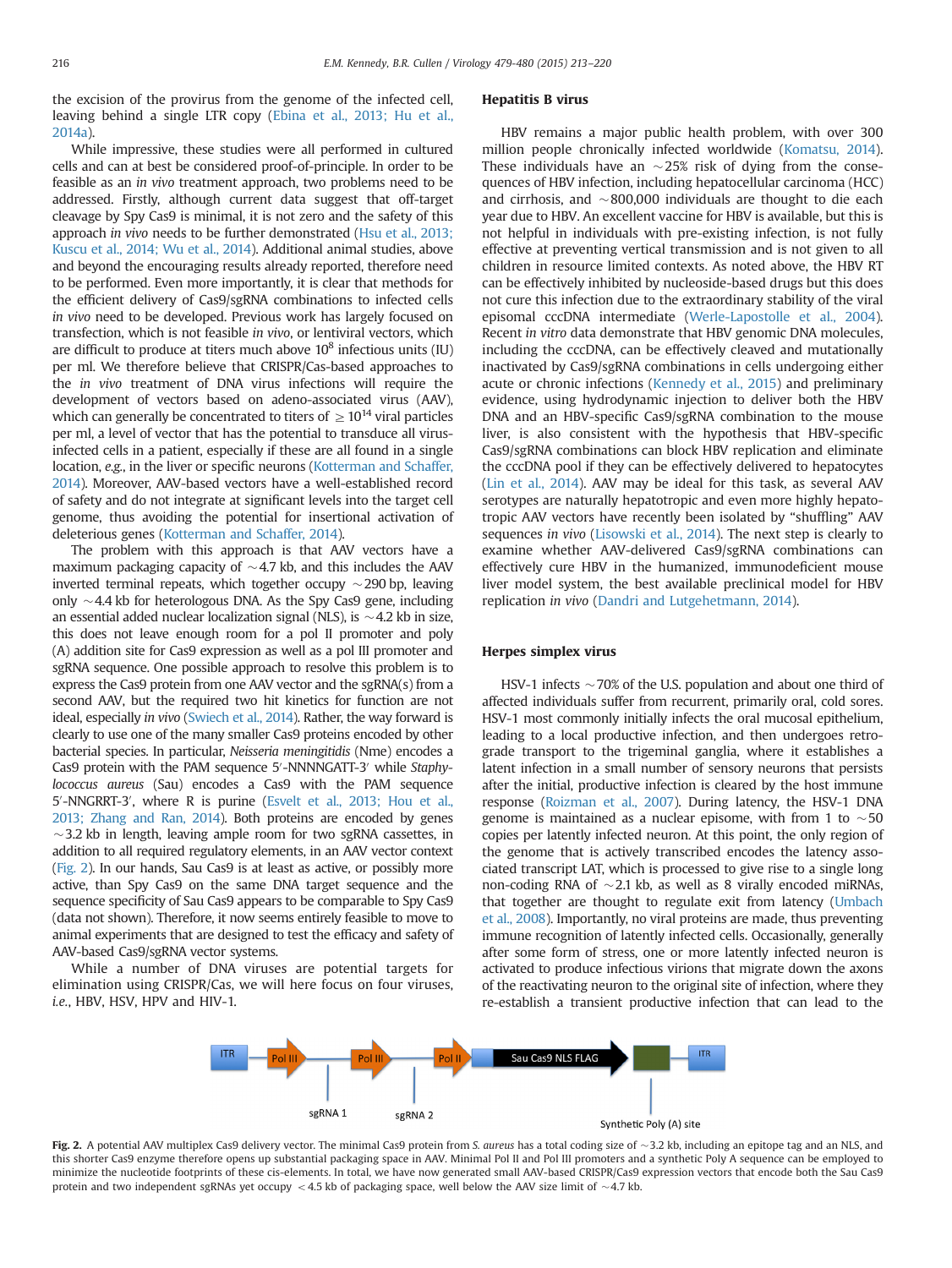formation of cold sores. While often no more than an irritation, HSV-1 infections can also lead to serious morbidity and HSV-1 keratitis represents the most common form of infectious blindness in the USA [\(Liesegang, 2001](#page-6-0)). A closely related virus, HSV-2, that is found in  $\sim$  20% of the US population, has a similar replication cycle but generally is sexually transmitted and often infects the genital mucosa. In the case of HSV-2, latency is established in sensory neurons of the sacral ganglia and reactivation can lead to genital ulcers. Again, serious morbidity is rare but does occur in some individuals and neonatal HSV-2 infections acquired during vaginal delivery can be fatal [\(Roizman et al., 2007](#page-6-0)).

While there are several drugs that can treat productive HSV-1 or HSV-2 infections, generally by targeting viral DNA synthesis, latent HSV genomes are entirely refractory to current treatment regimens and it remains impossible to cure these infections. What is clearly needed is an approach that directly targets HSV-1 or HSV-2 episomal DNA for cleavage and elimination from latently infected neurons. AAV-delivered HSV-specific Cas9/sgRNA combinations appear ideal for this purpose [\(Chamberlin et al., 1998\)](#page-5-0). In particular, several AAV serotypes, including AAV8, are able to infect almost all  $(>95%)$  of the sensory neurons in the dorsal root ganglion after application of particles of a green fluorescent protein (gfp) expressing AAV8 vector to the rear footpad of the mouse (D. Bloom, personal communication). Latent HSV-1 infections of neurons in the mouse trigeminal ganglia (TGs) can be readily established and it is therefore possible to test whether transduction of these same TGs with AAV8-based vectors encoding HSV-1-specific Cas9/sgRNA combinations will result in a detectable reduction in viral DNA load and an inhibition in the ability of latent HSV-1 to reactivate after explant and culture of the infected TGs. Given the tight localization of HSV-1 and HSV-2 to the trigeminal and sacral ganglia respectively, given the low level of viral DNA genomes present in these cells, and given the ability to efficiently transduce sensory neurons with AAV8-based vectors, this seems like an ideal viral candidate for cure using CRISPR/Cas.

#### Human papilloma virus

Humans are infected by a wide variety of HPVs that, while normally innocuous, can also give rise to warts on the skin or genitalia [\(Howley and Lowry, 2007\)](#page-6-0). Most HPV variants replicate as episomes in the basal epithelial layer of the skin, where the virus expresses exclusively non-structural proteins. When the infected precursor epithelial cell migrates towards the surface of the epidermis and undergoes differentiation into a keratinocyte, the productive HPV replication cycle is activated leading to the release of infectious HPV virions ([Howley and Lowry, 2007\)](#page-6-0).

As noted above, most HPVs are non-pathogenic yet there are also a small number of so-called high-risk HPV serotypes, of which the most prominent are HPV-16 and HPV-18, which together cause  $\sim$  70% of all cervical cancers. In most HPV induced cancers, the HPV episome is found clonally integrated into the cell genome in a manner that destroys or deletes the viral E2 gene [\(Howley and Lowry, 2007\)](#page-6-0). The role of the E2 protein is to bind to the HPV origin of replication, where it functions to ensure the distribution of HPV episomes to both daughter cells after cell division, and E2 also acts to regulate HPV early gene transcription. One key activity of E2 is to limit the expression of the HPV oncogenes E6 and E7, and disruption of E2 during integration into the host cell genome can lead to high, constitutive levels of E6 and E7 expression ([Thierry and Howley, 1991](#page-6-0)). E6 functions to bind and destabilize the p53 tumor suppressor [\(Scheffner et al., 1990\)](#page-6-0) while E7 similarly binds and destabilizes the Rb tumor suppressor [\(Mighty and Laimins, 2014](#page-6-0))and these two functions play a critical role in the maintenance of HPV-transformed cells. Cancers associated with HPV infection include cervical carcinomas, which are almost always HPV-positive, as well as a substantial fraction of head and neck (H&N) cancers as well as anal cancers, all of which arise due to sexual transmission of HPV. While cervical cancers can be detected early using diagnostic tests and are generally readily cured by surgical intervention, this is not the case for H&N and anal cancers, which are usually treated by chemotherapy and radiation. While this is often successful, a substantial percentage of anal and H&N cancers recur locally, necessitating salvage surgery that can lead to significant morbidity. Therefore, a novel treatment regimen for chemoresistant HPV + tumors would be highly desirable. Of note, almost all HPV + H&N and anal cancers are HPV-16 positive, thus restricting the required sequence range for a possible HPV-specific AAV-based Cas9/sgRNA expression vector.

As noted above, both the HPV E6 and E7 proteins play a crucial role in HPV tumorigenesis by blocking the action of p53 and Rb, respectively [\(Mighty and Laimins, 2014](#page-6-0)). Consistent with this idea, inactivation of the E6 gene in the HPV-18 $+$  cervical carcinoma cell line HeLa or the HPV-16 $+$  cell line SiHa using Spy CRISPR/Cas has been found to result in induction of p53 expression followed by the expression of downstream targets of this cellular transcription factor, including the CDK inhibitor p21 and several activators of apoptosis, leading to cell cycle arrest and cell death [\(Kennedy et al., 2014; Zhen et al., 2014\)](#page-7-0). Similarly, disruption of the E7 gene using CRISPR/Cas results in the increased expression of Rb, formation of Rb/E2F heterodimers and then the induction of cellular genes that induce senescence and cell death [\(Hu et al., 2014b; Kennedy et al., 2014](#page-6-0)). Therefore, the delivery of CRISPR/Cas combinations specific for HPV E6 and/or E7 by direct injection of high titer AAV vector preparations into the  $HPV +$  tumors has the potential to serve as a novel, highly specific and effective therapy for chemoresistant HPV-16 induced anal and H&N tumors.

#### Human immunodeficiency virus

While highly active antiretroviral therapy (HAART) can reduce HIV-1 replication to levels below the detection limit, HIV-1 persists as a latent infection in a small number of resting  $CD4+$  memory T cells ([Chun et al., 1997](#page-6-0)). In these long lived cells, intact integrated HIV-1 proviruses persist in a transcriptionally silent state that is refractory to both drugs and host immune responses. However, these memory T cells can be reactivated by an appropriate recall antigen, resulting in induction of a productive viral replication cycle [\(Chun](#page-6-0) [et al., 1997; Wong et al., 1997](#page-6-0)). If this occurs after drug treatment has been stopped, HIV-1 will rapidly spread through the available  $CD4$ + T cells and rekindle the same level of virus replication that was seen prior to antiviral drug treatment.

Efforts to purge the pool of latently infected cells have focused on two strategies. On the one hand, several groups have attempted to activate latent HIV-1 proviruses using drugs, including histone deacetylase inhibitors and PKC agonists [\(Xing and Siliciano, 2013\)](#page-6-0). However, so far this strategy has not proven able to activate HIV-1 in a high percentage of latently infected cells. An alternative strategy would be to directly target and destroy latent proviruses using HIV-1-specific CRISPR/Cas combinations and indeed two papers have shown that this is feasible and that latent proviruses can in fact be excised from the host cell genome, and then destroyed, by cleavage in the HIV-1 long terminal repeat regions [\(Ebina et al., 2013; Hu et al., 2014a](#page-6-0)). In principle, the HIV-1 provirus is a perfect target for CRISPR/Cas as there is only a single proviral copy in the infected cell and, in the presence of antiviral drugs, no spread of the virus is possible. The problem, however, is that latently HIV-1 infected T cells are scattered throughout the body and infecting all of these seems currently to be an insurmountable problem, especially as T cells are poor targets for AAV infection. This contrasts with HBV, HSV and HPV, all of which are tightly localized in known tissues in the body that can be readily targeted by AAV. Therefore, in the absence of novel vector delivery systems that can target latently HIV-1 infected cells throughout the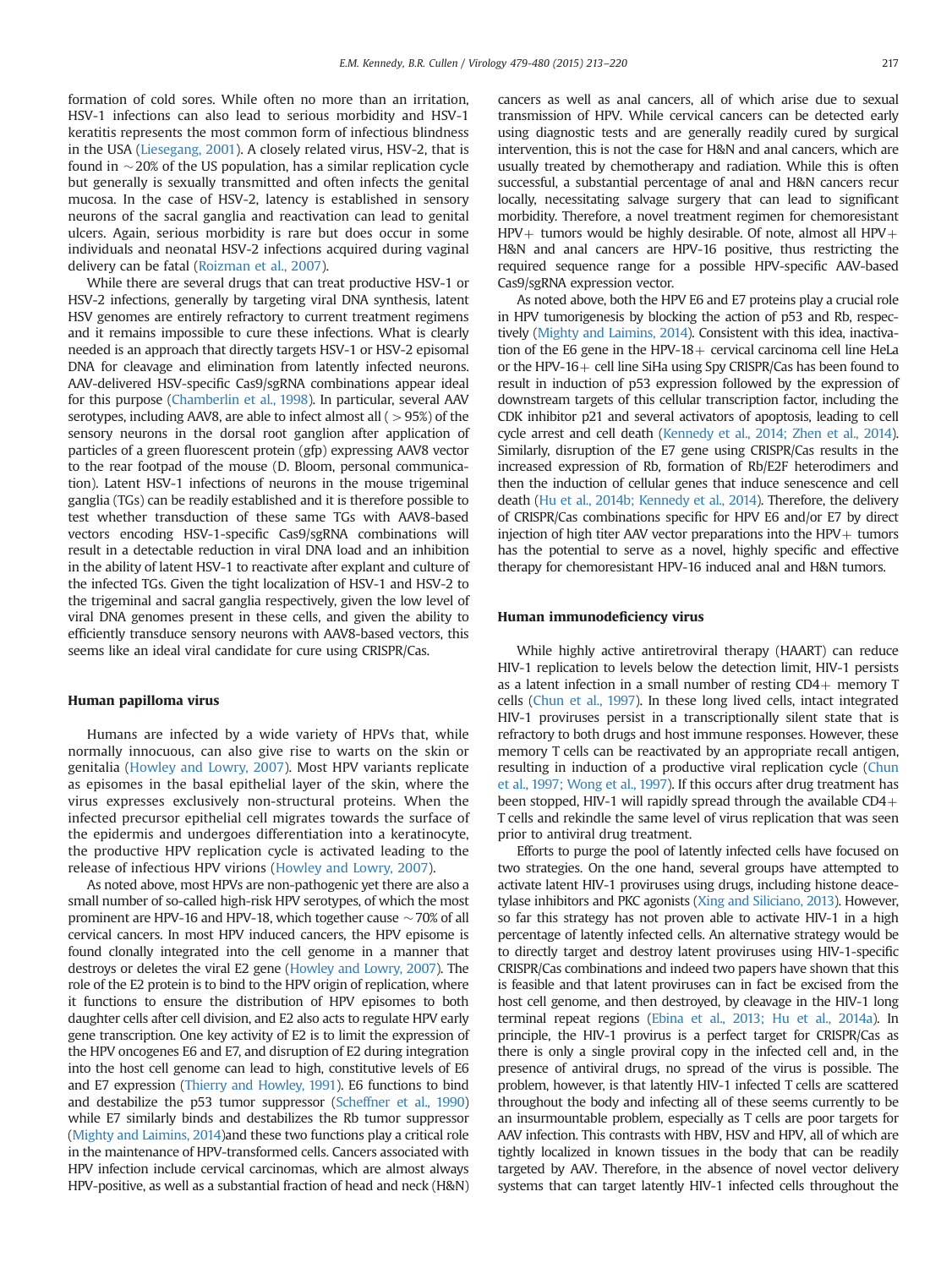<span id="page-5-0"></span>body, HIV-1 is likely to remain a technically challenging target for elimination by CRISPR/Cas in vivo.

#### Other DNA viruses

A number of other DNA viruses are associated with serious human diseases including Epstein-Barr virus (EBV), Kaposi's sarcoma-associated herpesvirus (KSHV) and Merkel cell polyomavirus (MCPyV). Of these, perhaps the most relevant is EBV, which is the etiologic agent of several cancers, including an epithelial cell tumor called nasopharyngeal carcinoma (NPC) that is highly prevalent in southern China and Southeast Asia [\(Rickinson and](#page-6-0) [Kieff, 2007](#page-6-0)). In NPC cells, EBV is found in a form of viral latency that nevertheless involves the expression of several viral non-structural proteins and microRNAs [\(Tsao et al., 2012](#page-6-0)).  $EBV + NPCs$ share a number of characteristics with HPV-16 $+$  H&N cancers and, as in the latter case, the continued presence and transcription of the viral, in this case EBV, genome is thought to be essential for tumor survival. It has already been demonstrated that EBV episomes are readily disrupted and destroyed by specific Spy Cas9/sgRNA combinations [\(Wang and Quake, 2014](#page-6-0)) and it seems likely that NPC cells would be excellent targets for transduction in vivo using Sau Cas9/sgRNA-based AAV vectors specific for the EBV genome.

### Using CRISPR/Cas to define cellular factors that facilitate or restrict virus replication

Viruses have very compact genomes and therefore rely on the host cell for many activities required to support their replication cycle. Conversely, viruses are pathogens and put selective pressure on their host organisms, thus selecting for cellular restriction factors that can limit the level of viral replication. One of the best studied viruses in this context is HIV-1, which requires a wide range of human co-factors for replication in  $CD4+T$  cells, several of which are lacking in other mammalian species, such as in mice. Conversely, HIV-1 is targeted by a wide range of human restriction factors and dedicates a substantial portion of its coding capacity to the neutralization of these restriction factors. For example, the HIV-1 Vif protein blocks the activity of the host APOBEC3 family of restriction factors, which otherwise interfere with the production of the HIV-1 provirus, while the HIV-1 Vpu protein neutralizes the cellular restriction factor tetherin, which otherwise blocks the release of progeny virions [\(Malim and Bieniasz, 2012](#page-6-0)).

The identity of cellular factors that either facilitate or restrict virus replication is of great interest, not least because these can provide targets for antiviral drug development. One approach to their identification has been to use RNA interference (RNAi) to knock down the expression of human genes in order to identify factors required for virus replication. However, while this approach has led to some interesting insights, it is also clear that RNAi screens for viral co-factors in different laboratories have often led to very different lists of cellular proteins with this potential activity. The reasons for this are unclear but probably relate to the use of different cell systems, different assays for viral replication and different RNAi reagents. As a result, most of the viral co-factors and restriction factors identified so far have in fact been defined using biochemical approaches, for example by identification of cellular factors that specifically bind to a viral protein, or genetic approaches, for example by complementation of a human and/or animal cell line that lacks a particular co-factor or restriction factor ([Malim and Bieniasz,](#page-6-0) [2012\)](#page-6-0).

CRISPR/Cas systems appear highly suitable for use in screens for non-essential viral co-factors or restriction factors, and indeed, several screens for cellular factors involved in cell transformation have been published ([Shalem et al., 2014; Wang et al., 2014; Zhou](#page-7-0) [et al., 2014](#page-7-0)). This could now easily be extended to analysis of the replication potential of, for example,  $gfp+$  viruses in a 96-well or 384-well plate format. More generally, it seems likely that there will soon be comprehensive CRISPR/Cas generated libraries of cellular clones available for specific human cell lines that each lack a human gene that is dispensable for cell viability in a tissue culture setting. These clones would represent defined reagents, unlike the transient RNAi knockdown cells used previously, that should allow the reproducible and almost complete identification of cellular factors that either help or hinder virus replication in that human cell line in vitro. Of course, factors required for human cell viability would be missed but it seems likely that almost all host innate immune factors involved in restricting virus replication would not be essential and, while certainly factors required for host cell viability are, by definition, also essential for virus replication, such housekeeping functions are a priori less interesting, especially as they clearly would not provide potential targets for anti-viral drug development. In conclusion, we believe that the development of effective CRISPR/Cas-based gene editing tools has the potential to lead to the global identification of almost all cellular factors that regulate virus replication in culture, leading to a wealth of new insights into viral molecular biology and producing numerous potential targets for antiviral drug development. If such screens can indeed identify cellular factors that are required for virus replication but entirely dispensable for the health of the adult target organism, then it might be possible to also treat viral infections, including RNA virus infections, via the localized ablation of a cellular gene encoding such an essential viral co-factor using AAV vector delivered CAS9/sgRNA combinations, as described above for direct targeting of DNA virus genomes. Indeed, a similar approach has previously been reported using ZFNs to inactivate the HIV-1 co-receptor CCR5, to prevent the infection of  $CD4+$  T cells, by transduction of hematopoietic stem cells followed by analysis of the production of HIV-1-resistant  $CD4$ + human T cells in engrafted immunodeficient mice ([Holt et al.,](#page-6-0) [2010; Li et al., 2013\)](#page-6-0). Whether this latter approach is feasible in human patients is, of course, currently unknown, but this possibility does open up a range of potential new approaches to targeted intervention in severe viral infections.

#### Acknowledgments

Research in the Cullen laboratory is supported by grants R01- AI067968, R21-AI113098 and R01-AI097376 from the National Institutes of Health and by a small grant from the Duke Center for AIDS Research funded by NIH P30-AI064518. EMK is supported by a postdoctoral fellowship funded by F. Hoffmann-LaRoche Ltd.

#### References

- [Aubert, M., Boyle, N.M., Stone, D., Stensland, L., Huang, M.L., Magaret, A.S., Galetto, R.,](http://refhub.elsevier.com/S0042-6822(15)00070-7/sbref1) [Rawlings, D.J., Scharenberg, A.M., Jerome, K.R., 2014.](http://refhub.elsevier.com/S0042-6822(15)00070-7/sbref1) In vitro inactivation of latent [HSV by targeted mutagenesis using an HSV-speci](http://refhub.elsevier.com/S0042-6822(15)00070-7/sbref1)fic homing endonuclease. Mol. [Ther. Nucleic Acids 3, e146.](http://refhub.elsevier.com/S0042-6822(15)00070-7/sbref1)
- Barrangou, R., Marraffi[ni, L.A., 2014. CRISPR-Cas systems: prokaryotes upgrade to](http://refhub.elsevier.com/S0042-6822(15)00070-7/sbref2) [adaptive immunity. Mol. Cell. 54, 234](http://refhub.elsevier.com/S0042-6822(15)00070-7/sbref2)–244.
- [Bloom, K., Ely, A., Mussolino, C., Cathomen, T., Arbuthnot, P., 2013. Inactivation of](http://refhub.elsevier.com/S0042-6822(15)00070-7/sbref3) [hepatitis B virus replication in cultured cells and](http://refhub.elsevier.com/S0042-6822(15)00070-7/sbref3) in vivo with engineered [transcription activator-like effector nucleases. Mol. Ther. 21, 1889](http://refhub.elsevier.com/S0042-6822(15)00070-7/sbref3)–1897.
- [Chamberlin, N.L., Du, B., de Lacalle, S., Saper, C.B., 1998. Recombinant adeno](http://refhub.elsevier.com/S0042-6822(15)00070-7/sbref4)[associated virus vector: use for transgene expression and anterograde tract](http://refhub.elsevier.com/S0042-6822(15)00070-7/sbref4) [tracing in the CNS. Brain. Res. 793, 169](http://refhub.elsevier.com/S0042-6822(15)00070-7/sbref4)–175.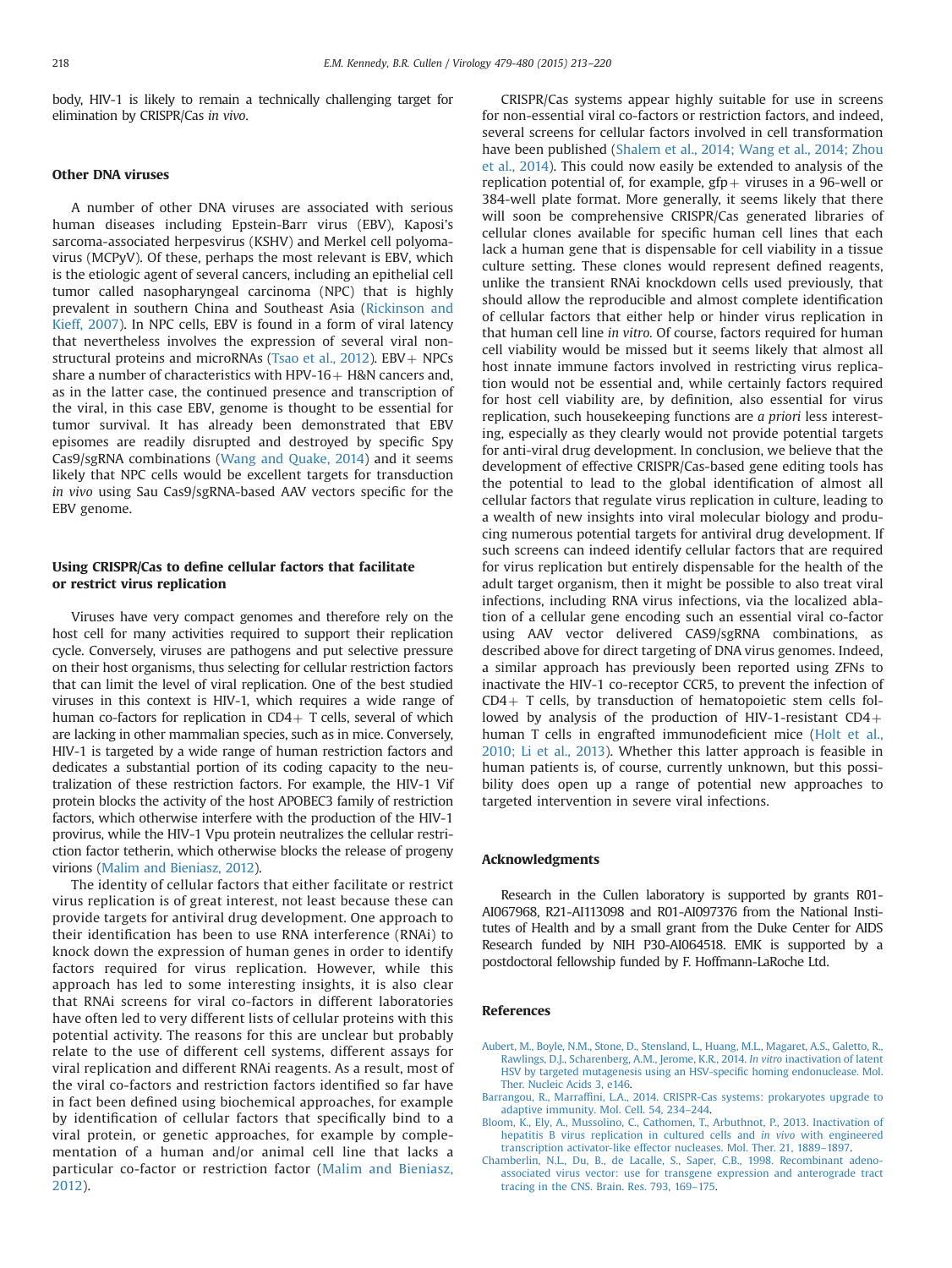- <span id="page-6-0"></span>[Chen, J., Zhang, W., Lin, J., Wang, F., Wu, M., Chen, C., Zheng, Y., Peng, X., Li, J., Yuan, Z.,](http://refhub.elsevier.com/S0042-6822(15)00070-7/sbref5) 2014. An effi[cient antiviral strategy for targeting hepatitis B virus genome using](http://refhub.elsevier.com/S0042-6822(15)00070-7/sbref5) [transcription activator-like effector nucleases. Mol. Ther. 22, 303](http://refhub.elsevier.com/S0042-6822(15)00070-7/sbref5)–311.
- [Christian, M., Cermak, T., Doyle, E.L., Schmidt, C., Zhang, F., Hummel, A., Bogdanove, A.J.,](http://refhub.elsevier.com/S0042-6822(15)00070-7/sbref6) [Voytas, D.F., 2010. Targeting DNA double-strand breaks with TAL effector](http://refhub.elsevier.com/S0042-6822(15)00070-7/sbref6) [nucleases. Genetics 186, 757](http://refhub.elsevier.com/S0042-6822(15)00070-7/sbref6)–761.
- [Chun, T.W., Stuyver, L., Mizell, S.B., Ehler, L.A., Mican, J.A., Baseler, M., Lloyd, A.L.,](http://refhub.elsevier.com/S0042-6822(15)00070-7/sbref7) [Nowak, M.A., Fauci, A.S., 1997. Presence of an inducible HIV-1 latent reservoir](http://refhub.elsevier.com/S0042-6822(15)00070-7/sbref7) [during highly active antiretroviral therapy. Proc. Natl. Acad. Sci. USA 94,](http://refhub.elsevier.com/S0042-6822(15)00070-7/sbref7) 13193–[13197.](http://refhub.elsevier.com/S0042-6822(15)00070-7/sbref7)
- [Cong, L., Ran, F.A., Cox, D., Lin, S., Barretto, R., Habib, N., Hsu, P.D., Wu, X., Jiang, W.,](http://refhub.elsevier.com/S0042-6822(15)00070-7/sbref8) Marraffi[ni, L.A., Zhang, F., 2013. Multiplex genome engineering using CRISPR/Cas](http://refhub.elsevier.com/S0042-6822(15)00070-7/sbref8) [systems. Science 339, 819](http://refhub.elsevier.com/S0042-6822(15)00070-7/sbref8)–823.
- [Cradick, T.J., Keck, K., Bradshaw, S., Jamieson, A.C., McCaffrey, A.P., 2010. Zinc-](http://refhub.elsevier.com/S0042-6822(15)00070-7/sbref9)finger [nucleases as a novel therapeutic strategy for targeting hepatitis B virus DNAs.](http://refhub.elsevier.com/S0042-6822(15)00070-7/sbref9) [Mol. Ther. 18, 947](http://refhub.elsevier.com/S0042-6822(15)00070-7/sbref9)–954.
- [Dandri, M., Lutgehetmann, M., 2014. Mouse models of hepatitis B and delta virus](http://refhub.elsevier.com/S0042-6822(15)00070-7/sbref10) [infection. J. Immunol. Methods 410C, 39](http://refhub.elsevier.com/S0042-6822(15)00070-7/sbref10)–49.
- [Ebina, H., Misawa, N., Kanemura, Y., Koyanagi, Y., 2013. Harnessing the CRISPR/Cas9](http://refhub.elsevier.com/S0042-6822(15)00070-7/sbref11) [system to disrupt latent HIV-1 provirus. Sci. Rep. 3, 2510.](http://refhub.elsevier.com/S0042-6822(15)00070-7/sbref11)
- [Esvelt, K.M., Mali, P., Braff, J.L., Moosburner, M., Yaung, S.J., Church, G.M., 2013.](http://refhub.elsevier.com/S0042-6822(15)00070-7/sbref12) [Orthogonal Cas9 proteins for RNA-guided gene regulation and editing. Nat.](http://refhub.elsevier.com/S0042-6822(15)00070-7/sbref12) [Methods 10, 1116](http://refhub.elsevier.com/S0042-6822(15)00070-7/sbref12)–1121.
- [Gaj, T., Gersbach, C.A., Barbas 3rd, C.F., 2013. ZFN, TALEN, and CRISPR/Cas-based](http://refhub.elsevier.com/S0042-6822(15)00070-7/sbref13) [methods for genome engineering. Trends Biotechnol. 31, 397](http://refhub.elsevier.com/S0042-6822(15)00070-7/sbref13)–405.
- [Garneau, J.E., Dupuis, M.E., Villion, M., Romero, D.A., Barrangou, R., Boyaval, P., Fremaux,](http://refhub.elsevier.com/S0042-6822(15)00070-7/sbref14) [C., Horvath, P., Magadan, A.H., Moineau, S., 2010. The CRISPR/Cas bacterial immune](http://refhub.elsevier.com/S0042-6822(15)00070-7/sbref14) [system cleaves bacteriophage and plasmid DNA. Nature 468, 67](http://refhub.elsevier.com/S0042-6822(15)00070-7/sbref14)–71.
- [Gasiunas, G., Barrangou, R., Horvath, P., Siksnys, V., 2012. Cas9-crRNA ribonucleo-](http://refhub.elsevier.com/S0042-6822(15)00070-7/sbref15)protein complex mediates specifi[c DNA cleavage for adaptive immunity in](http://refhub.elsevier.com/S0042-6822(15)00070-7/sbref15) [bacteria. Proc. Natl. Acad. Sci. USA 109, E2579](http://refhub.elsevier.com/S0042-6822(15)00070-7/sbref15)–E2586.
- [Grosse, S., Huot, N., Mahiet, C., Arnould, S., Barradeau, S., Clerre, D.L., Chion-Sotinel, I.,](http://refhub.elsevier.com/S0042-6822(15)00070-7/sbref16) [Jacqmarcq, C., Chapellier, B., Ergani, A., Desseaux, C., Cedrone, F., Conseiller, E.,](http://refhub.elsevier.com/S0042-6822(15)00070-7/sbref16) [Paques, F., Labetoulle, M., Smith, J., 2011. Meganuclease-mediated inhibition of](http://refhub.elsevier.com/S0042-6822(15)00070-7/sbref16) [HSV1 infection in cultured cells. Mol. Ther. 19, 694](http://refhub.elsevier.com/S0042-6822(15)00070-7/sbref16)–702.
- [Holt, N., Wang, J., Kim, K., Friedman, G., Wang, X., Taupin, V., Crooks, G.M., Kohn, D.B.,](http://refhub.elsevier.com/S0042-6822(15)00070-7/sbref17) [Gregory, P.D., Holmes, M.C., Cannon, P.M., 2010. Human hematopoietic stem/](http://refhub.elsevier.com/S0042-6822(15)00070-7/sbref17) progenitor cells modified by zinc-fi[nger nucleases targeted to CCR5 control HIV-1](http://refhub.elsevier.com/S0042-6822(15)00070-7/sbref17) in vivo[. Nat. Biotechnol. 28, 839](http://refhub.elsevier.com/S0042-6822(15)00070-7/sbref17)–847.
- [Hou, Z., Zhang, Y., Propson, N.E., Howden, S.E., Chu, L.F., Sontheimer, E.J., Thomson, J.A.,](http://refhub.elsevier.com/S0042-6822(15)00070-7/sbref18) 2013. Effi[cient genome engineering in human pluripotent stem cells using Cas9](http://refhub.elsevier.com/S0042-6822(15)00070-7/sbref18) from Neisseria meningitidis[. Proc. Natl. Acad. Sci. USA 110, 15644](http://refhub.elsevier.com/S0042-6822(15)00070-7/sbref18)–15649.
- [Howley, P.M., Lowry, D.R., 2007. Papillomaviruses. In: Knipe, D.M., Howley, P.M.](http://refhub.elsevier.com/S0042-6822(15)00070-7/sbref19) [\(Eds.\), Fields Virology, Fifth ed. Lippincott Williams](http://refhub.elsevier.com/S0042-6822(15)00070-7/sbref19) & [Wilkins, Philadelphia,](http://refhub.elsevier.com/S0042-6822(15)00070-7/sbref19) [pp. 2299](http://refhub.elsevier.com/S0042-6822(15)00070-7/sbref19)–2354.
- [Hsu, P.D., Lander, E.S., Zhang, F., 2014. Development and applications of CRISPR-](http://refhub.elsevier.com/S0042-6822(15)00070-7/sbref20)[Cas9 for genome engineering. Cell 157, 1262](http://refhub.elsevier.com/S0042-6822(15)00070-7/sbref20)–1278.
- [Hsu, P.D., Scott, D.A., Weinstein, J.A., Ran, F.A., Konermann, S., Agarwala, V., Li, Y., Fine, E.J.,](http://refhub.elsevier.com/S0042-6822(15)00070-7/sbref21) [Wu, X., Shalem, O., Cradick, T.J., Marraf](http://refhub.elsevier.com/S0042-6822(15)00070-7/sbref21)fini, L.A., Bao, G., Zhang, F., 2013. DNA targeting specifi[city of RNA-guided Cas9 nucleases. Nat. Biotechnol. 31, 827](http://refhub.elsevier.com/S0042-6822(15)00070-7/sbref21)–832.
- [Hu, W., Kaminski, R., Yang, F., Zhang, Y., Cosentino, L., Li, F., Luo, B., Alvarez-Carbonell, D.,](http://refhub.elsevier.com/S0042-6822(15)00070-7/sbref22) [Garcia-Mesa, Y., Karn, J., Mo, X., Khalili, K., 2014a. RNA-directed gene editing](http://refhub.elsevier.com/S0042-6822(15)00070-7/sbref22) specifi[cally eradicates latent and prevents new HIV-1 infection. Proc. Natl. Acad. Sci.](http://refhub.elsevier.com/S0042-6822(15)00070-7/sbref22) [USA 111, 11461](http://refhub.elsevier.com/S0042-6822(15)00070-7/sbref22)–11466.
- [Hu, Z., Yu, L., Zhu, D., Ding, W., Wang, X., Zhang, C., Wang, L., Jiang, X., Shen, H., He, D.,](http://refhub.elsevier.com/S0042-6822(15)00070-7/sbref23) [Li, K., Xi, L., Ma, D., Wang, H., 2014b. Disruption of HPV16-E7 by CRISPR/Cas system](http://refhub.elsevier.com/S0042-6822(15)00070-7/sbref23) [induces apoptosis and growth inhibition in HPV16 positive human cervical cancer](http://refhub.elsevier.com/S0042-6822(15)00070-7/sbref23) [cells. Biomed. Res. Int. 2014, 612823.](http://refhub.elsevier.com/S0042-6822(15)00070-7/sbref23)
- [Jinek, M., Chylinski, K., Fonfara, I., Hauer, M., Doudna, J.A., Charpentier, E., 2012. A](http://refhub.elsevier.com/S0042-6822(15)00070-7/sbref24) [programmable dual-RNA-guided DNA endonuclease in adaptive bacterial](http://refhub.elsevier.com/S0042-6822(15)00070-7/sbref24) [immunity. Science 337, 816](http://refhub.elsevier.com/S0042-6822(15)00070-7/sbref24)–821.
- Kennedy, E.M., Bassit, L.C., Mueller, H., Kornepati, A.V., Bogerd, H.P., Nie, T., Chatterjee, P., Javanbakht, H., Schinazi, R.F., Cullen, B.R., 2015. Suppression of hepatitis B virus DNA accumulation in chronically infected cells using a bacterial CRISPR/Cas RNA-guided DNA endonuclease. Virology 476, 196–205.
- <http://dx.doi.org/10.1016/j.virol.2014.12.001>. [Kennedy, E.M., Kornepati, A.V., Goldstein, M., Bogerd, H.P., Poling, B.C., Whisnant, A.W.,](http://refhub.elsevier.com/S0042-6822(15)00070-7/sbref26) [Kastan, M.B., Cullen, B.R., 2014. Inactivation of the human papillomavirus E6 or E7](http://refhub.elsevier.com/S0042-6822(15)00070-7/sbref26) [gene in cervical carcinoma cells by using a bacterial CRISPR/Cas RNA-guided](http://refhub.elsevier.com/S0042-6822(15)00070-7/sbref26) [endonuclease. J. Virol. 88, 11965](http://refhub.elsevier.com/S0042-6822(15)00070-7/sbref26)–11972.
- [Klug, A., 2010. The discovery of zinc](http://refhub.elsevier.com/S0042-6822(15)00070-7/sbref27) fingers and their applications in gene [regulation and genome manipulation. Annu. Rev. Biochem. 79, 213](http://refhub.elsevier.com/S0042-6822(15)00070-7/sbref27)–231.
- [Komatsu, H., 2014. Hepatitis B virus: where do we stand and what is the next step](http://refhub.elsevier.com/S0042-6822(15)00070-7/sbref28) [for eradication? World J. Gastroenterol. 20, 8998](http://refhub.elsevier.com/S0042-6822(15)00070-7/sbref28)–9016.
- [Kotterman, M.A., Schaffer, D.V., 2014. Engineering adeno-associated viruses for](http://refhub.elsevier.com/S0042-6822(15)00070-7/sbref29) [clinical gene therapy. Nat. Rev. Genet. 15, 445](http://refhub.elsevier.com/S0042-6822(15)00070-7/sbref29)–451.
- [Kuscu, C., Arslan, S., Singh, R., Thorpe, J., Adli, M., 2014. Genome-wide analysis](http://refhub.elsevier.com/S0042-6822(15)00070-7/sbref30) [reveals characteristics of off-target sites bound by the Cas9 endonuclease. Nat.](http://refhub.elsevier.com/S0042-6822(15)00070-7/sbref30) [Biotechnol. 32, 677](http://refhub.elsevier.com/S0042-6822(15)00070-7/sbref30)–683.
- [Li, L., Krymskaya, L., Wang, J., Henley, J., Rao, A., Cao, L.F., Tran, C.A., Torres-Coronado, M.,](http://refhub.elsevier.com/S0042-6822(15)00070-7/sbref31) [Gardner, A., Gonzalez, N., Kim, K., Liu, P.Q., Hofer, U., Lopez, E., Gregory, P.D., Liu, Q.,](http://refhub.elsevier.com/S0042-6822(15)00070-7/sbref31) [Holmes, M.C., Cannon, P.M., Zaia, J.A., DiGiusto, D.L., 2013. Genomic editing of the](http://refhub.elsevier.com/S0042-6822(15)00070-7/sbref31) [HIV-1 coreceptor CCR5 in adult hematopoietic stem and progenitor cells using zinc](http://refhub.elsevier.com/S0042-6822(15)00070-7/sbref31) fi[nger nucleases. Mol. Ther. 21, 1259](http://refhub.elsevier.com/S0042-6822(15)00070-7/sbref31)–1269.
- [Liesegang, T.J., 2001. Herpes simplex virus epidemiology and ocular importance.](http://refhub.elsevier.com/S0042-6822(15)00070-7/sbref32) [Cornea 20, 1](http://refhub.elsevier.com/S0042-6822(15)00070-7/sbref32)–13.
- [Lin, S.R., Yang, H.C., Kuo, Y.T., Liu, C.J., Yang, T.Y., Sung, K.C., Lin, Y.Y., Wang, H.Y., Wang,](http://refhub.elsevier.com/S0042-6822(15)00070-7/sbref33) [C.C., Shen, Y.C., Wu, F.Y., Kao, J.H., Chen, D.S., Chen, P.J., 2014. The CRISPR/Cas9](http://refhub.elsevier.com/S0042-6822(15)00070-7/sbref33) [system facilitates clearance of the intrahepatic HBV templates](http://refhub.elsevier.com/S0042-6822(15)00070-7/sbref33) in vivo. Mol. Ther. [Nucleic Acids 3, e186.](http://refhub.elsevier.com/S0042-6822(15)00070-7/sbref33)
- [Lisowski, L., Dane, A.P., Chu, K., Zhang, Y., Cunningham, S.C., Wilson, E.M., Nygaard, S.,](http://refhub.elsevier.com/S0042-6822(15)00070-7/sbref34) [Grompe, M., Alexander, I.E., Kay, M.A., 2014. Selection and evaluation of clinically](http://refhub.elsevier.com/S0042-6822(15)00070-7/sbref34) [relevant AAV variants in a xenograft liver model. Nature 506, 382](http://refhub.elsevier.com/S0042-6822(15)00070-7/sbref34)–386.
- [Mali, P., Yang, L., Esvelt, K.M., Aach, J., Guell, M., DiCarlo, J.E., Norville, J.E., Church, G.M.,](http://refhub.elsevier.com/S0042-6822(15)00070-7/sbref35) [2013. RNA-guided human genome engineering via Cas9. Science 339, 823](http://refhub.elsevier.com/S0042-6822(15)00070-7/sbref35)–826.
- [Malim, M.H., Bieniasz, P.D., 2012. HIV restriction factors and mechanisms of](http://refhub.elsevier.com/S0042-6822(15)00070-7/sbref36) [evasion. Cold Spring Harb. Perspect. Med. 2, a006940.](http://refhub.elsevier.com/S0042-6822(15)00070-7/sbref36)
- [Mighty, K.K., Laimins, L.A., 2014. The role of human papillomaviruses in oncogen](http://refhub.elsevier.com/S0042-6822(15)00070-7/sbref37)[esis. Recent Results Cancer Res. 193, 135](http://refhub.elsevier.com/S0042-6822(15)00070-7/sbref37)–148.
- [Miller, J.C., Tan, S., Qiao, G., Barlow, K.A., Wang, J., Xia, D.F., Meng, X., Paschon, D.E.,](http://refhub.elsevier.com/S0042-6822(15)00070-7/sbref38) [Leung, E., Hinkley, S.J., Dulay, G.P., Hua, K.L., Ankoudinova, I., Cost, G.J., Urnov, F.D.,](http://refhub.elsevier.com/S0042-6822(15)00070-7/sbref38) [Zhang, H.S., Holmes, M.C., Zhang, L., Gregory, P.D., Rebar, E.J., 2011. A TALE nuclease](http://refhub.elsevier.com/S0042-6822(15)00070-7/sbref38) architecture for effi[cient genome editing. Nat. Biotechnol. 29, 143](http://refhub.elsevier.com/S0042-6822(15)00070-7/sbref38)–148.
- [Mino, T., Hatono, T., Matsumoto, N., Mori, T., Mineta, Y., Aoyama, Y., Sera, T., 2006.](http://refhub.elsevier.com/S0042-6822(15)00070-7/sbref39) [Inhibition of DNA replication of human papillomavirus by arti](http://refhub.elsevier.com/S0042-6822(15)00070-7/sbref39)ficial zinc finger [proteins. J. Virol. 80, 5405](http://refhub.elsevier.com/S0042-6822(15)00070-7/sbref39)–5412.
- [Pingoud, A., Wilson, G.G., Wende, W., 2014. Type II restriction endonucleases](http://refhub.elsevier.com/S0042-6822(15)00070-7/sbref40) a [historical perspective and more. Nucleic Acids Res. 42, 7489](http://refhub.elsevier.com/S0042-6822(15)00070-7/sbref40)–7527.
- L.S., Larson, M.H., Gilbert, L.A., Doudna, J.A., Weissman, J.S., Arkin, A.P., Lim, W.A., [2013. Repurposing CRISPR as an RNA-guided platform for sequence-speci](http://refhub.elsevier.com/S0042-6822(15)00070-7/sbref41)fic [control of gene expression. Cell 152, 1173](http://refhub.elsevier.com/S0042-6822(15)00070-7/sbref41)–1183.
- [Ran, F.A., Hsu, P.D., Lin, C.Y., Gootenberg, J.S., Konermann, S., Trevino, A.E., Scott, D.A.,](http://refhub.elsevier.com/S0042-6822(15)00070-7/sbref42) [Inoue, A., Matoba, S., Zhang, Y., Zhang, F., 2013. Double nicking by RNA-guided](http://refhub.elsevier.com/S0042-6822(15)00070-7/sbref42) [CRISPR Cas9 for enhanced genome editing speci](http://refhub.elsevier.com/S0042-6822(15)00070-7/sbref42)ficity. Cell 154, 1380–1389.
- [Rickinson, A.B., Kieff, E., 2007. Epstein-Barr virus. In: Knipe, D.M., Howley, P.M.](http://refhub.elsevier.com/S0042-6822(15)00070-7/sbref43) [\(Eds.\), Fields Virology, Fifth ed. Lippincott Williams](http://refhub.elsevier.com/S0042-6822(15)00070-7/sbref43) & [Wilkins, Philadelphia,](http://refhub.elsevier.com/S0042-6822(15)00070-7/sbref43) [pp. 2655](http://refhub.elsevier.com/S0042-6822(15)00070-7/sbref43)–2700.
- [Roizman, B., Knipe, D.M., Whitley, R.J., 2007. Herpes simplex viruses. In: Knipe, D.M.,](http://refhub.elsevier.com/S0042-6822(15)00070-7/sbref44) [Howley, P.M. \(Eds.\), Fields Virology, Fifth ed. Lippincott Williams](http://refhub.elsevier.com/S0042-6822(15)00070-7/sbref44) & [Wilkins,](http://refhub.elsevier.com/S0042-6822(15)00070-7/sbref44) [Philadelphia, pp. 2501](http://refhub.elsevier.com/S0042-6822(15)00070-7/sbref44)–2601.
- [Sapranauskas, R., Gasiunas, G., Fremaux, C., Barrangou, R., Horvath, P., Siksnys, V.,](http://refhub.elsevier.com/S0042-6822(15)00070-7/sbref45) [2011. The Streptococcus thermophilus CRISPR/Cas system provides immunity](http://refhub.elsevier.com/S0042-6822(15)00070-7/sbref45) in Escherichia coli[. Nucleic Acids Res. 39, 9275](http://refhub.elsevier.com/S0042-6822(15)00070-7/sbref45)–9282.
- [Scheffner, M., Werness, B.A., Huibregtse, J.M., Levine, A.J., Howley, P.M., 1990. The](http://refhub.elsevier.com/S0042-6822(15)00070-7/sbref46) [E6 oncoprotein encoded by human papillomavirus types 16 and 18 promotes](http://refhub.elsevier.com/S0042-6822(15)00070-7/sbref46) [the degradation of p53. Cell 63, 1129](http://refhub.elsevier.com/S0042-6822(15)00070-7/sbref46)–1136.
- [Schiffer, J.T., Aubert, M., Weber, N.D., Mintzer, E., Stone, D., Jerome, K.R., 2012.](http://refhub.elsevier.com/S0042-6822(15)00070-7/sbref47) [Targeted DNA mutagenesis for the cure of chronic viral infections. J. Virol. 86,](http://refhub.elsevier.com/S0042-6822(15)00070-7/sbref47) 8920–[8936.](http://refhub.elsevier.com/S0042-6822(15)00070-7/sbref47)
- [Schwank, G., Koo, B.K., Sasselli, V., Dekkers, J.F., Heo, I., Demircan, T., Sasaki, N.,](http://refhub.elsevier.com/S0042-6822(15)00070-7/sbref48) [Boymans, S., Cuppen, E., van der Ent, C.K., Nieuwenhuis, E.E., Beekman, J.M.,](http://refhub.elsevier.com/S0042-6822(15)00070-7/sbref48) [Clevers, H., 2013. Functional repair of CFTR by CRISPR/Cas9 in intestinal stem](http://refhub.elsevier.com/S0042-6822(15)00070-7/sbref48) cell organoids of cystic fi[brosis patients. Cell Stem Cell 13, 653](http://refhub.elsevier.com/S0042-6822(15)00070-7/sbref48)–658.
- [Shalem, O., Sanjana, N.E., Hartenian, E., Shi, X., Scott, D.A., Mikkelsen, T.S., Heckl, D.,](http://refhub.elsevier.com/S0042-6822(15)00070-7/sbref49) [Ebert, B.L., Root, D.E., Doench, J.G., Zhang, F., 2014. Genome-scale CRISPR-Cas9](http://refhub.elsevier.com/S0042-6822(15)00070-7/sbref49) [knockout screening in human cells. Science 343, 84](http://refhub.elsevier.com/S0042-6822(15)00070-7/sbref49)–87.
- Swiech, L., Heidenreich, M., Banerjee, A., Habib, N., Li, Y., Trombetta, J., Sur, M., Zhang, F., 2014. In vivo interrogation of gene function in the mammalian brain using CRISPR-Cas9. Nat. Biotechnol.
- [Thierry, F., Howley, P.M., 1991. Functional analysis of E2-mediated repression of the](http://refhub.elsevier.com/S0042-6822(15)00070-7/sbref50) [HPV18 P105 promoter. New Biol. 3, 90](http://refhub.elsevier.com/S0042-6822(15)00070-7/sbref50)–100.
- [Tsao, S.W., Tsang, C.M., Pang, P.S., Zhang, G., Chen, H., Lo, K.W., 2012. The biology of](http://refhub.elsevier.com/S0042-6822(15)00070-7/sbref51) [EBV infection in human epithelial cells. Semin. Cancer Biol. 22, 137](http://refhub.elsevier.com/S0042-6822(15)00070-7/sbref51)–143.
- [Umbach, J.L., Kramer, M.F., Jurak, I., Karnowski, H.W., Coen, D.M., Cullen, B.R., 2008.](http://refhub.elsevier.com/S0042-6822(15)00070-7/sbref52) [MicroRNAs expressed by herpes simplex virus 1 during latent infection](http://refhub.elsevier.com/S0042-6822(15)00070-7/sbref52) [regulate viral mRNAs. Nature 454, 780](http://refhub.elsevier.com/S0042-6822(15)00070-7/sbref52)–783.
- [Wang, J., Quake, S.R., 2014. RNA-guided endonuclease provides a therapeutic](http://refhub.elsevier.com/S0042-6822(15)00070-7/sbref53) [strategy to cure latent herpesviridae infection. Proc. Natl. Acad. Sci. USA 111,](http://refhub.elsevier.com/S0042-6822(15)00070-7/sbref53) 13157–[13162.](http://refhub.elsevier.com/S0042-6822(15)00070-7/sbref53)
- [Wang, T., Wei, J.J., Sabatini, D.M., Lander, E.S., 2014. Genetic screens in human cells](http://refhub.elsevier.com/S0042-6822(15)00070-7/sbref54) [using the CRISPR-Cas9 system. Science 343, 80](http://refhub.elsevier.com/S0042-6822(15)00070-7/sbref54)–84.
- [Weber, N.D., Stone, D., Sedlak, R.H., Feelixge, De Silva, Roychoudhury, H.S., Schiffer, P.,](http://refhub.elsevier.com/S0042-6822(15)00070-7/sbref55) [Aubert, J.T., Jerome, K.R., M., 2014. AAV-mediated delivery of zinc](http://refhub.elsevier.com/S0042-6822(15)00070-7/sbref55) finger nucleases [targeting hepatitis B virus inhibits active replication. PLoS One 9, e97579.](http://refhub.elsevier.com/S0042-6822(15)00070-7/sbref55)
- [Werle-Lapostolle, B., Bowden, S., Locarnini, S., Wursthorn, K., Petersen, J., Lau, G.,](http://refhub.elsevier.com/S0042-6822(15)00070-7/sbref56) [Trepo, C., Marcellin, P., Goodman, Z., Delaney, W.E.t., Xiong, S., Brosgart, C.L.,](http://refhub.elsevier.com/S0042-6822(15)00070-7/sbref56) [Chen, S.S., Gibbs, C.S., Zoulim, F., 2004. Persistence of cccDNA during the natural](http://refhub.elsevier.com/S0042-6822(15)00070-7/sbref56) [history of chronic hepatitis B and decline during adefovir dipivoxil therapy.](http://refhub.elsevier.com/S0042-6822(15)00070-7/sbref56) [Gastroenterology 126, 1750](http://refhub.elsevier.com/S0042-6822(15)00070-7/sbref56)–1758.
- [Wong, J.K., Hezareh, M., Gunthard, H.F., Havlir, D.V., Ignacio, C.C., Spina, C.A.,](http://refhub.elsevier.com/S0042-6822(15)00070-7/sbref57) [Richman, D.D., 1997. Recovery of replication-competent HIV despite prolonged](http://refhub.elsevier.com/S0042-6822(15)00070-7/sbref57) [suppression of plasma viremia. Science 278, 1291](http://refhub.elsevier.com/S0042-6822(15)00070-7/sbref57)–1295.
- [Wu, X., Scott, D.A., Kriz, A.J., Chiu, A.C., Hsu, P.D., Dadon, D.B., Cheng, A.W., Trevino, A.E.,](http://refhub.elsevier.com/S0042-6822(15)00070-7/sbref58) [Konermann, S., Chen, S., Jaenisch, R., Zhang, F., Sharp, P.A., 2014. Genome-wide](http://refhub.elsevier.com/S0042-6822(15)00070-7/sbref58) [binding of the CRISPR endonuclease Cas9 in mammalian cells. Nat. Biotechnol. 32,](http://refhub.elsevier.com/S0042-6822(15)00070-7/sbref58) 670–[676.](http://refhub.elsevier.com/S0042-6822(15)00070-7/sbref58)
- [Wu, Y., Liang, D., Wang, Y., Bai, M., Tang, W., Bao, S., Yan, Z., Li, D., Li, J., 2013. Correction](http://refhub.elsevier.com/S0042-6822(15)00070-7/sbref59) [of a genetic disease in mouse via use of CRISPR-Cas9. Cell Stem Cell 13, 659](http://refhub.elsevier.com/S0042-6822(15)00070-7/sbref59)–662.
- [Xing, S., Siliciano, R.F., 2013. Targeting HIV latency: pharmacologic strategies](http://refhub.elsevier.com/S0042-6822(15)00070-7/sbref60) [toward eradication. Drug Discov. Today 18, 541](http://refhub.elsevier.com/S0042-6822(15)00070-7/sbref60)–551.